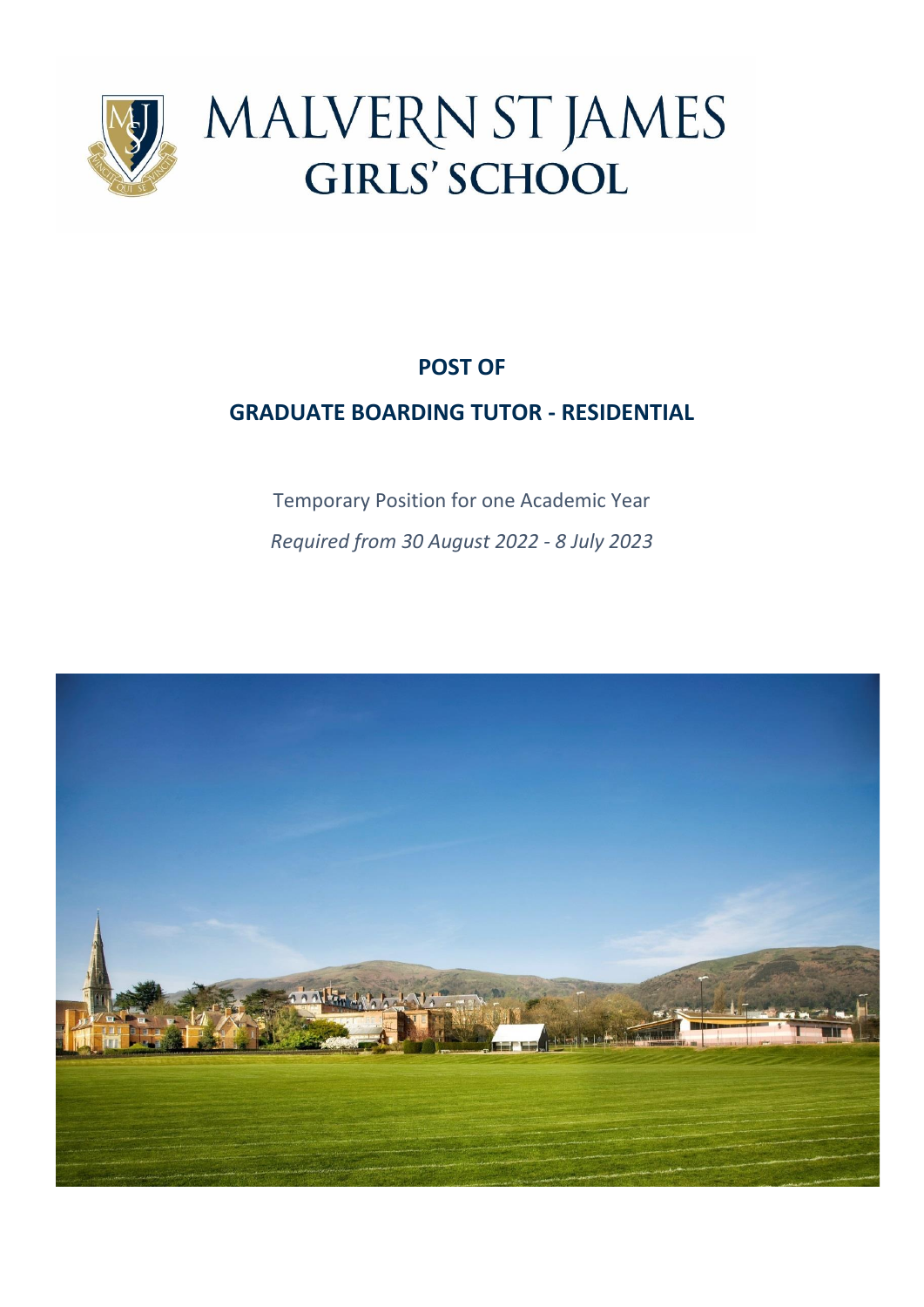

#### **MALVERN ST JAMES LTD**

Malvern St James (MSJ) is a leading boarding and day school which presents an imaginative vision of education for girls from the age of 4 through to 18, taught within a positive, purposeful atmosphere. MSJ fosters creativity and bold thinking, challenging, and encouraging every girl to extend her personal horizons and realise her full potential.

MSJ is in the heart of Malvern in Worcestershire, two hours from London and one hour from Birmingham, having excellent transport links. Great Malvern station is situated opposite the School. The MSJ bus service covers five counties to pick up and return pupils each day.

The School is home to a warm and welcoming community – girls, parents, staff, and governors alike, enjoying the friendly and buoyant atmosphere of shared celebration, extolling personal success in every field of endeavour. MSJ offers a range of boarding options (ages  $7 - 19$ ) to fit in with the demands of modern family life and girls can choose from full, weekly, or flexi-boarding. Ofsted recognised the exceptional standard of boarding with an 'Outstanding' inspection judgement, which extends to all areas of Malvern St James. Malvern St James also received the highest rating of 'Excellent' in the ISI's Educational Quality Inspection in May 2017. In March 2021, the School was awarded the Carnegie Mental Health Gold Award for its outstanding pastoral care and support for pupil and staff mental wellbeing.

Intellectual and social confidence, personal development and achievement lie at the heart of the School and each pupil is treated as an individual. MSJ promotes academic excellence and innovation in teaching and learning throughout the school which provide each girl with the challenges and support to develop her talents, character, and abilities to the full. We prepare pupils for the most competitive UK and international universities and pathways. This individual emphasis is complemented with teamwork, community values and the importance of service to others.

The School has excellent facilities which include an award-winning Science and Mathematics Centre, a Drama Studio, Music Centre in Avenue, several IT suites, and a multi-media Language Laboratory. The School also has a brand-new Astroturf, launched in October 2020. At MSJ we use Microsoft and there has been significant investment and development of E learning in recent years with WiFi upgrades across the site. The School is currently creating a stateof-the-art Learning Hub centred in the Library and radiating out to learning zones throughout the School to support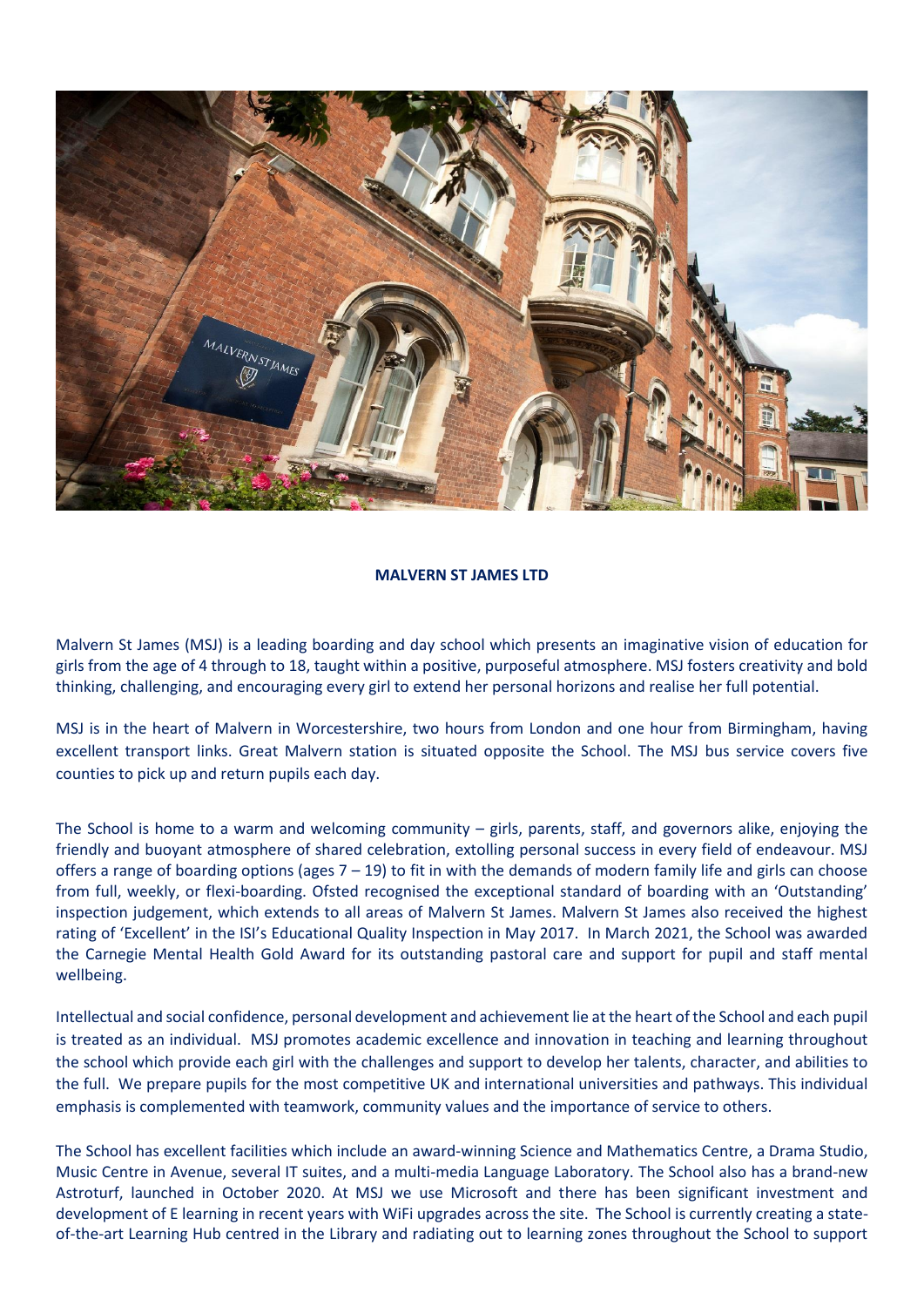its commitment to innovation and learning and initiatives in STEAM (Science, Technology, Engineering, Arts and Mathematics).

The Year 13 Sixth Form Boarding House was transformed in 2018 with an extensive, highly contemporary, refurbishment programme to provide a transition house for university Benhams, the Year 10 Boarding House was refurbished in 2021. The next phase is the transformation of Hatfield, one of the middle school Houses in 2022.

Girls take full advantage of the enviable setting and superb facilities, which inspire a wonderfully rich and imaginative extra-curricular life. They leave Malvern St James as poised, self-assured young women who can meet and embrace, with integrity, the challenges and risks of our modern world. The Good Schools Guide observed on visiting the School that MSJ is 'full of girls who are going to change the world'!

Whilst a multi-faith community and non-denominational, the School is founded on Christian principles and has a Christian ethos which underpins the School's daily life. There are regular opportunities for Christian worship.

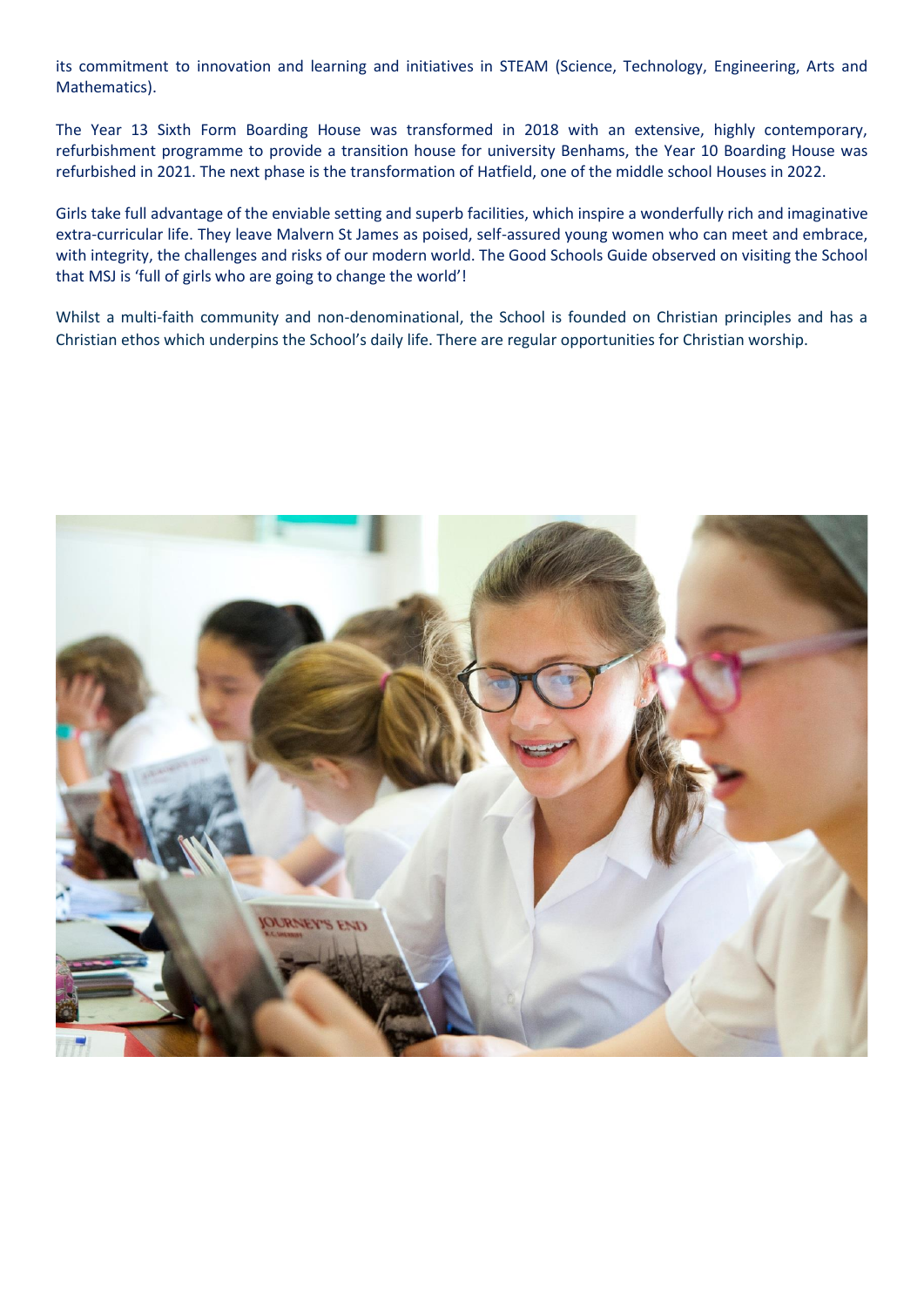Malvern St James Girls' School embraces a buoyant and thriving boarding community.

We offer full-boarding, weekly-boarding and flexi-boarding and all three options have become increasingly popular with families here.

MSJ has five Boarding Houses:

Batsford officially opened in October 2010 as our new Junior Boarding House, has quickly established itself as a beautiful and much-loved home for up to 26 girls from Year 4 to Year 8.

Girls from Years 9-11 live in The Mount and Hatfield, where greater independence is fostered within a happy and supportive environment.

The Sixth Form experience in Greenslade and Poulton Houses offers a great opportunity as a 'half-way house' between school and university life.

Each Housemistress is supported by an appropriate team of staff which also includes Deputy Housemistresses, Graduate Boarding Tutors, Drama Graduate and Artist in Residence.

The Director of Boarding also acts as Poulton Housemistress and is supported by a Deputy Housemistresses and Boarding Tutor.

We also benefit from a highly experienced and dedicated nursing team who provide 24/7 residential nursing care and cover for the School during term-time. The Health Centre is located in Poulton within the main school building.

The Headmistress is also resident and she and the Senior Management Team are very supportive of the boarding ethos and environment.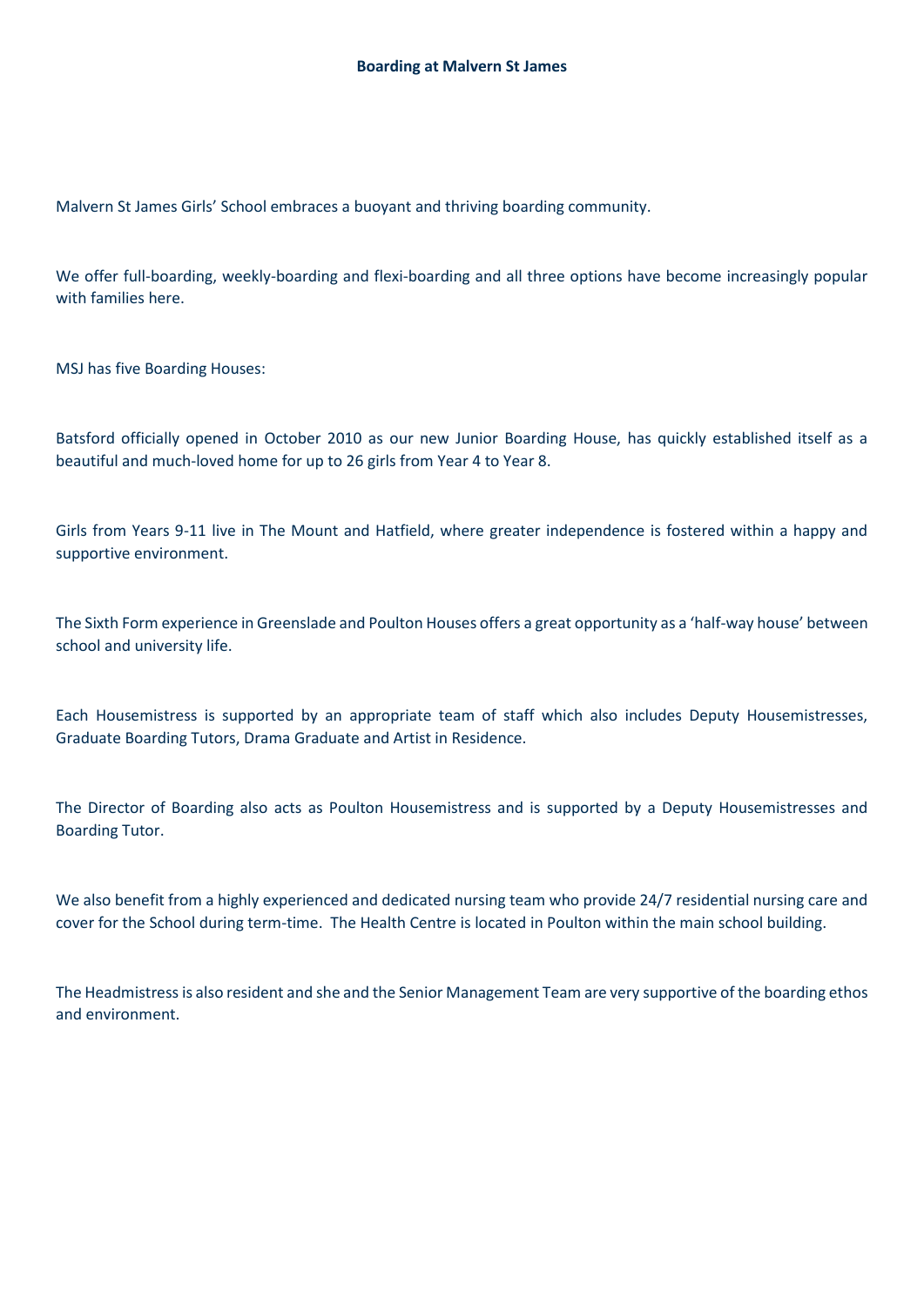## **Job Title: Graduate Boarding Tutor - Residential**

### **General**

The Graduate Boarding Tutors are answerable to the Headmistress via the Housemistress, The Deputy Director of Boarding, the Director of Boarding and the Director of Pastoral Care.

- It is their duty to work with the House Team, in assisting with the development (personal, moral, spiritual and intellectual) of each girl in the House.
- They must be able to offer a role model which girls can respect and be able to create a secure, stable and caring environment

**The role of a Graduate Boarding Tutor** is to work with the Housemistress and the House Team at all times. Responsibilities include the following:-

- Aiding the well-being, safety, discipline and pastoral care of the girls in the House and maintaining confidentiality as appropriate and confiding such matters only to the Housemistress, Deputy Director of Boarding, Director of Boarding or The Director of Pastoral Care
- Being aware of the implications of the National Minimum Standards for Boarding for welfare and pastoral care in the House.
- To work with the Housemistress and Deputy Housemistress in overseeing the health, safety, wellbeing and pastoral care of the girls in the House, including completing daily logs.
- To be aware of, and respond to, the special needs of individual boarders, including those from different cultural backgrounds or with specific mental health needs, and to be aware of the changing needs of all girls as they develop.
- Being fully versed in, and compliant with, all the School's Child Protection procedures
- Supporting the new girl Induction Programme and to ensure that the settling in process is a happy one and problems resolved as soon as possible.
- Knowing and treating each pupil/student as an individual and encouraging self-discipline and a sense of responsibility
- Being aware of the academic strengths and weaknesses of the girls through a House Tutorial programme; to liaise with Housemistress, Form Tutors and Year Co-ordinators to ensure effective academic progress
- Supporting and running activities in the full and varied extra-curricular programme that is available and to ensure girls are appropriately occupied.
- Ensuring that individual needs, strengths and weaknesses of each girl are identified and known by staff as needed, so that individual opportunities, talents and potential are developed and maximised.
- Keeping suitable records of girls' progress, welfare, emotional problems, achievements and misconduct.
- Helping to create a calm, quiet and tidy living and working environment
- Helping to supervise efficiently the day-to-day routines of normal boarding school life, including House daytime duties, meals, preps, laundry, bedtimes and with any emergency that may arise
- Helping the Housemistress to supervise the extra-curricular life of the girls to ensure that they are able to discharge their academic and other obligations efficiently, and find interest and stimulus appropriate to their age and development
- Being available at certain times (to be specified) to accompany girls on hospital appointments during the day if necessary.
- Ensuring the smooth running of the House by continuing with the standards of discipline, dress, behaviour and day-to-day routine, as decided by the Housemistress
- Attending general House Team meetings, daily break, and school functions as required
- Helping to maintain good relations and communications with all parents
- Assisting with the School Duties and after-School activities
- Being in residence at least 24 hours before the beginning of each term and 24 hours after the end of term to assist in the setting up and closing of houses.
- Supporting House Staff on the Friday afternoons of exeats and half terms.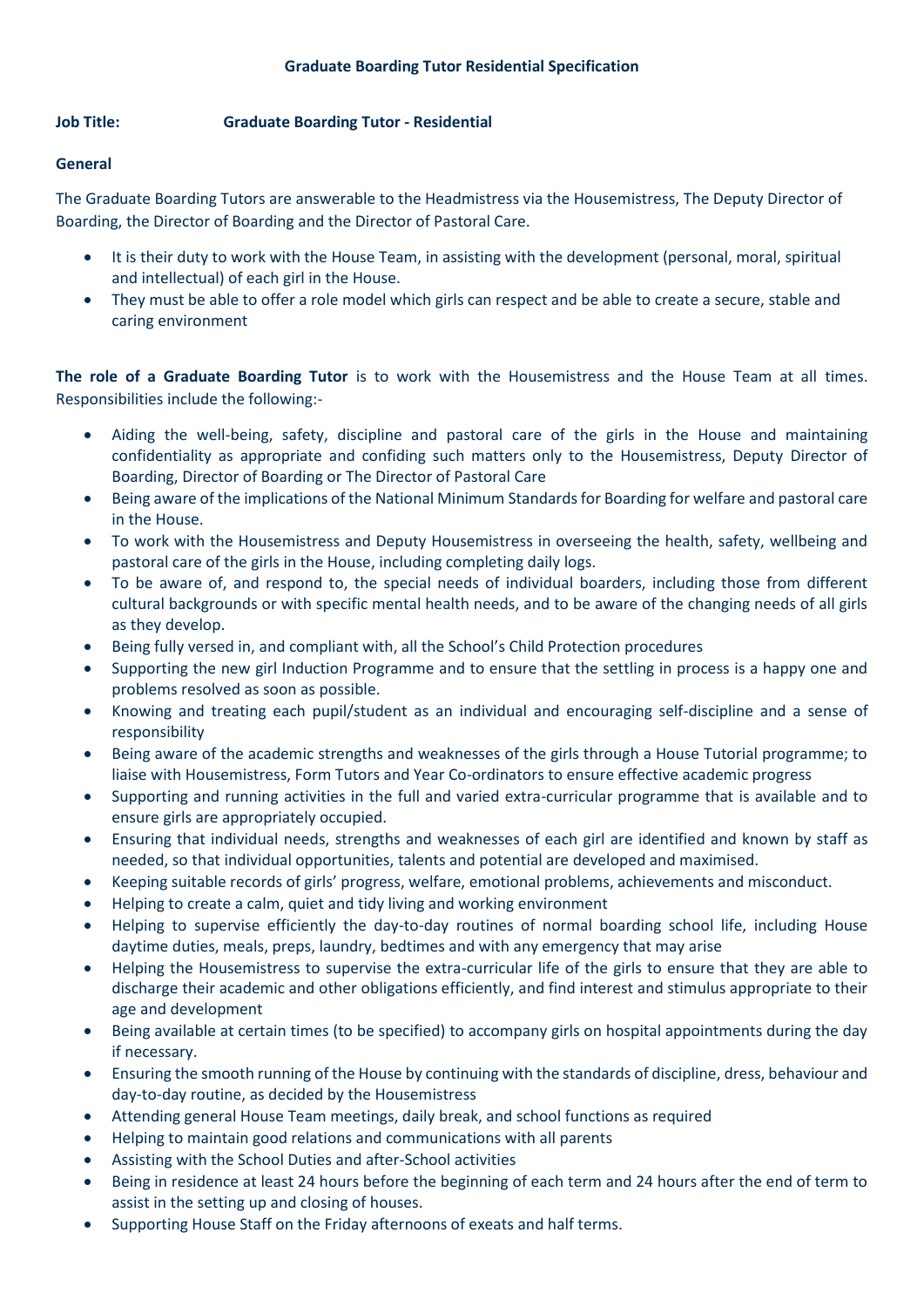• Assisting on Open mornings and other school commitments on the weekends where necessary.

#### **All school staff are expected to:**

- a. Support the School's Boarding ethos including support for activities in the evening and weekend on a pro rata rota basis
- b. Work towards and support the school vision and the current school objectives outlined in the School Development Plan
- c. Contribute to the school's programme of extra-curricular activities
- d. Support and contribute to the School's responsibility for safeguarding students
- e. Regularly review own practice, set personal development targets and take responsibility for own continuous professional development.
- f. Work within the school's health and safety policy to ensure a safe working environment for staff, students and visitors
- g. Work within the Equal Opportunities Policy to promote equality of opportunity for all students and staff, both current and prospective.
- h. Maintain high professional standards of attendance, punctuality, appearance, conduct and positive, courteous relations with students, parents and colleagues.
- i. Engage actively in the performance review process.
- j. Adhere to policies as set out in the Staff Handbook/Teacher Standards and Regulations
- k. Undertake other reasonable duties related to the job purpose required from time to time
- l. Adhere to School Safeguarding and Child Protection Policies.

#### **Duty Rota / Time Off**

The Graduate Boarding Tutors are required to live in school whilst on duty and are on duty for 5 nights a week. Additionally, Graduate Boarding Tutors are required to work two weekends per term.

Off duty time is the equivalent of 46 hours with a minimum of 4 hours non-contact time off during the day when on duty (where possible).

#### **PERSON SPECIFICATION**

|                                                       | <b>Essential or</b><br><b>Desirable</b> | How will this be assessed |
|-------------------------------------------------------|-----------------------------------------|---------------------------|
| A university degree                                   | Essential                               | Application               |
| Excellent interpersonal and good communication skills | Essential                               | Interview                 |
| The ability to work as a member of a collaborative    | Essential                               | Interview                 |
| team                                                  |                                         |                           |
| Enthusiasm, commitment, and a positive upbeat         | Essential                               | Interview                 |
| attitude                                              |                                         |                           |
| A flexible approach to working                        | Essential                               | Application/Interview     |
| Hands on approach                                     | Essential                               | Interview                 |
| Ability to show initiative and efficiency             | Essential                               | Application/Interview     |
| Experience of working within a boarding environment   | <b>Desirable</b>                        | Application               |
| IT administrative skills                              | <b>Desirable</b>                        | Application/Assessment    |

*Due to the nature of the role within the boarding houses, the successful candidate will be female.*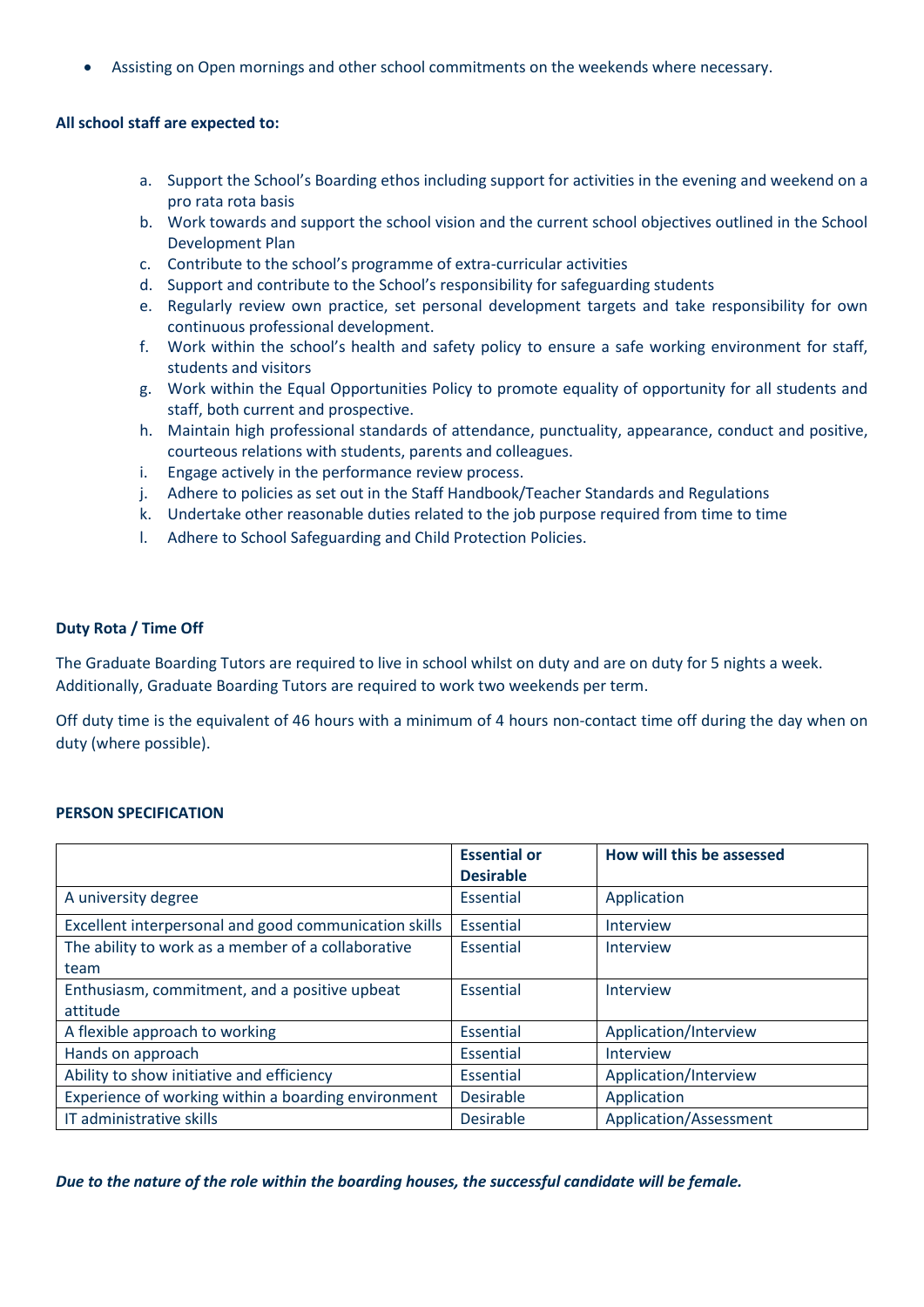#### **GENERAL REQUIREMENTS**

Malvern St James is committed to safeguarding and promoting the welfare of children. Applicants must be willing to undergo child protection screening appropriate to the post, including checks with past employers and the Disclosure and Barring Service.

For the avoidance of doubt, the duties and responsibilities contained within this job description may change from time to time according to the requirements of the role and it is not intended to have contractual effect.

#### **APPLICATIONS**

The completed application form, which must include all dates of previous employment and give reasons for any gaps in employment together with a covering letter addressed to the Headmistress, should be returned to HR Department, by post to Malvern St James, 15 Avenue Road, Great Malvern, Worcestershire, WR14 3BA, or by email to [recruitment@malvernstjames.co.uk](mailto:recruitment@malvernstjames.co.uk)

The personal statement within the application form should set out why you consider yourself a suitable candidate for the post citing relevant experience, previous achievements and your vision for this role. The statement should not repeat the contents of the covering letter.

References of shortlisted candidates will normally be taken up before interview. Two satisfactory references are required before the appointment is confirmed. The appointment of the successful candidate will also be subject to satisfactory DBS checking.